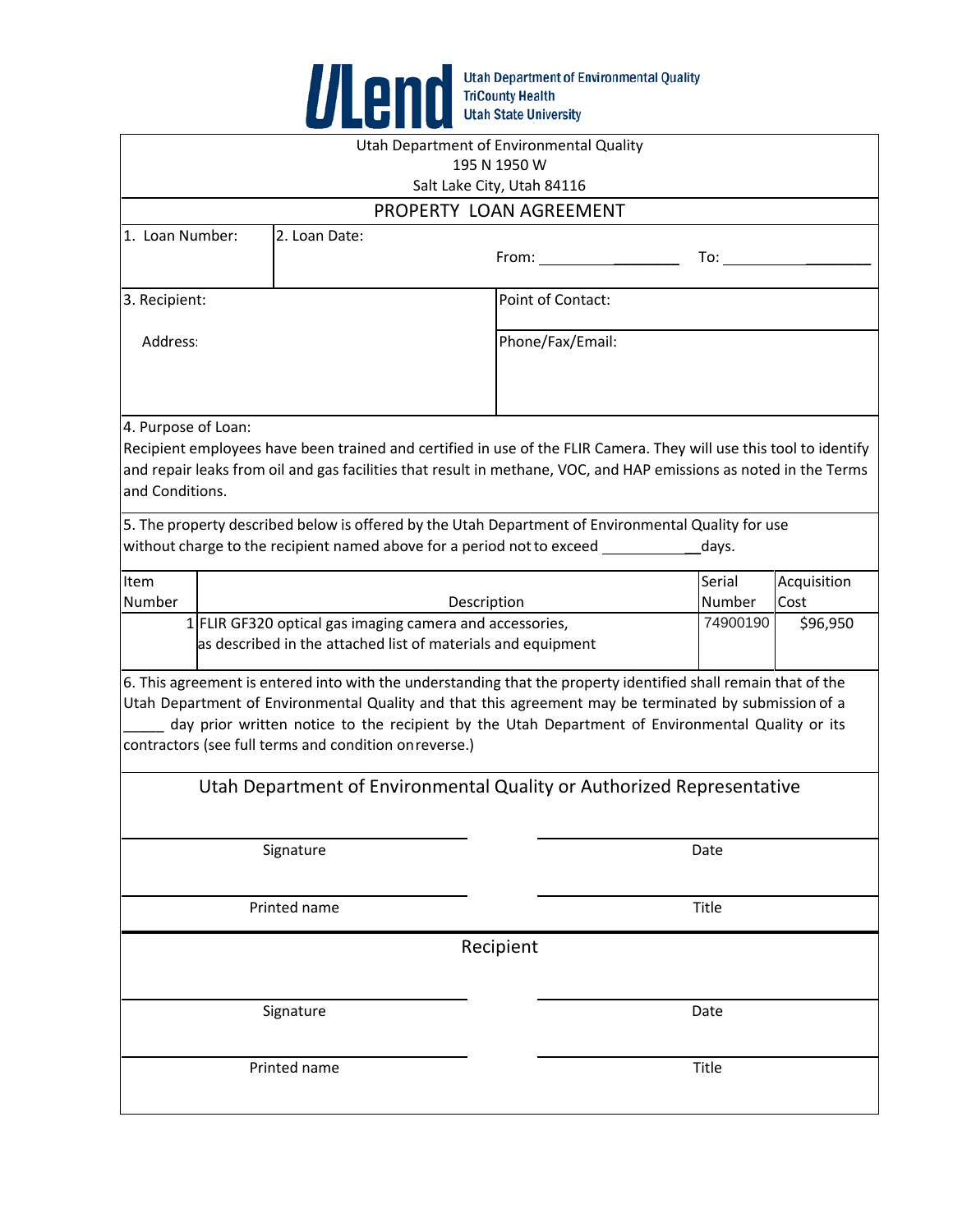

## **Terms and Conditions of Loan**

- 1. The Recipient shall:
	- A. provide to UDEQ identification and location of leaks, including description of kind of equipment (valves, tanks, pumps, pipes, heater/treaters etc.) involved, location of leak on equipment, repair action taken, repair date, an estimate of the size of the leaks and, where possible, the emissions reduced by the repair. This shall be provided via the data collection form provided by UDEQ or its contractor;
	- B. return the loaned property in like condition as when received, normal wear and tear excepted, and free of contamination, on or before the expiration date (as set forth in Section 2 of the first page of this Loan Agreement), unless the loan period is formally extended or terminated before the expiration date;
	- C. in case of loss, theft or damage of the loaned property, reimburse UDEQ at the current price of the replacement or repair;
	- D. assume all costs involved in preparing, handling, loading, disconnecting, and transporting the loaned property;
	- E. indemnify and hold harmless UDEQ and/or its contractor against any and all liability loss, damages, claims, and costs incidental thereto as a result of Recipient's use or possession on the loaned property; and
	- F. use the loaned property only for the purpose specified in the loan agreement.
- 2. The loaned property shall not be modified, loaned, or transferred to a third party without the prior written permission of UDEQ or its authorized representative.
- 3. The Recipient shall account for, or permit physical inspection of the loaned property by UDEQ or its contractor after notification from UDEQ or the contractor.
- 4. Title to the loaned property is vested in and will remain with UDEQ and the loaned property shall be used only for official purposes as described in Section 4 of the first page of this Loan Agreement.
- 5. Adhere to the following handling and security rules for the camera:
	- A. When the IR Camera is in the recipient employee's possession, it shall be handled with reasonable care and diligence.
	- B. When the IR Camera is in the recipient employee's possession, including overnight, it shall be stored in a lockable and secure area, which may include a responsible employee's office or locking storage cabinet or a locking storage area.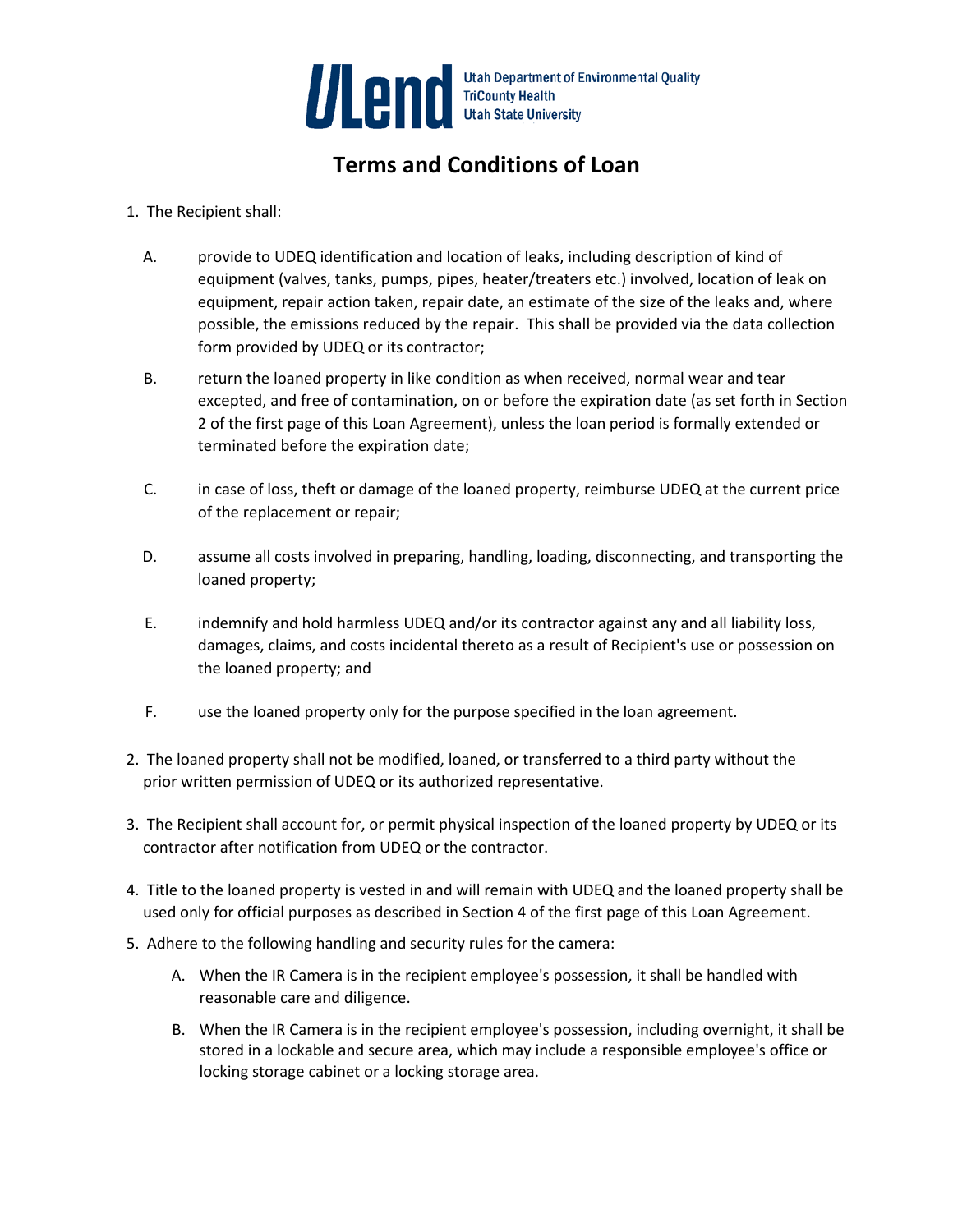

Utah Department of Environmental Quality<br>C. The IR Camera shall not be taken home by the responsible recipient employee.

- 
- D. The IR Camera shall not be left unattended in a vehicle even when the vehicle is locked. Exceptions when traveling with the camera may include when the responsible recipient employee strops to refill the vehicle for gasoline, so long as the vehicle remains within sight or view of the employee to the greatest extent possible during this time period.

I have read and understand the terms and conditions of this loan agreement.

Signature Date

Print Name and Title